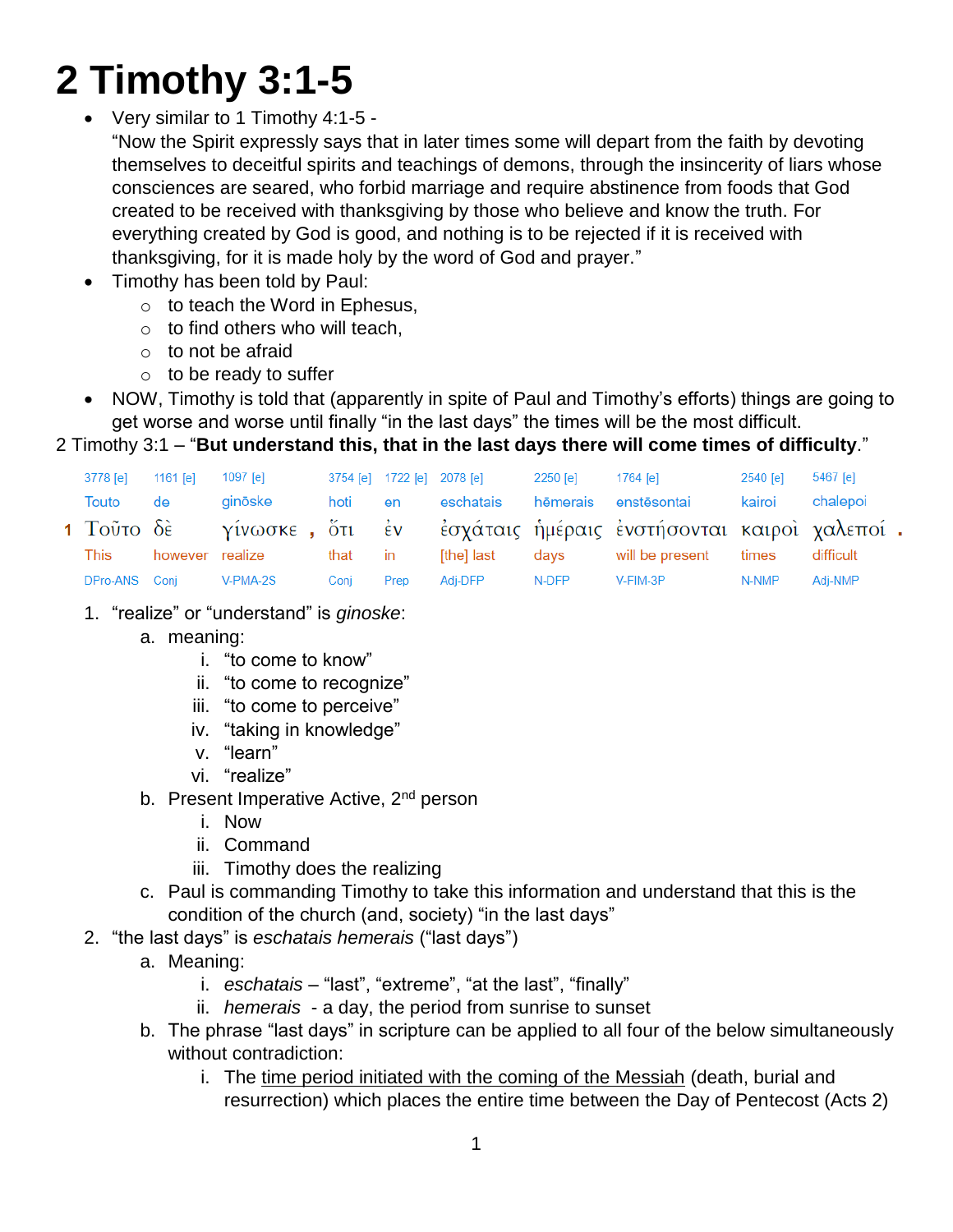until the Second Coming as the "last days". Paul is going to identify the general character of people in the church (and, in society) during the period of time known as the Church Age.

- 1. So, "the last days" could accurately be identified as the Church Age.
- 2. Acts 2:14-24 (30 AD) "But Peter, standing with the eleven, lifted up his voice and addressed them: "Men of Judea and all who dwell in Jerusalem, let this be known to you, and give ear to my words…But this is what was uttered through the prophet Joel:

"'And in **the last days** it shall be, God declares,

that I will pour out my Spirit on all flesh,

and your sons and your daughters shall prophesy,

and your young men shall see visions,

and your old men shall dream dreams…"

- 3. Hebrews 1:2 (in 68 AD, 38 years after Acts 2 and a few months, 2-14, after 2 Timothy was written)– "In these last days he has spoken to us by his Son, whom he appointed the heir of all things, through whom also he created the world."
- ii. The days that Paul and Timothy were living and in which the Ephesian "church" was in rebellion to the Truth.
- iii. The final days of this period of time known as "the last days" that ends with the Second Coming. This final time will be an intensification of the corrupt character of the general period known as "the last days". These final days of "the last days" could be known as the final days of the last days. Or, the days immediately before the Second Coming when this behavior becomes the most pronounced in the church (and, society).
- iv. The final *hamas* ("violent") generation of a collapsing culture
- 3. "difficult times" or "terrible times" from *kairoi chalepoi* ("times difficult"):
	- a. *kairoi* from *kairos* /kahee-ros/ means "times", "season"
	- b. *chalepoi* from *chalepos* /khal-ep-os/ means "hard", "hard to bear", "troublesome", "harsh", "fierce", "violent"
		- i. translated times of "stress" and "dangerous" times
		- ii. This word *chalepoi* refers not just to the outward dangers, but also to the evil characteristics of these outward manifestations.
		- iii. The same word *chalepos* is used in Matthew 8:28 to describe the bizarre actions of two men controlled by demons:

"And when he came to the other side, to the country of the Gadarenes, two demon-possessed (or, "demonized") men met him, coming out of the tombs, **so fierce** that no one could pass that way.

- 1. Other translations say:
	- a. "exceeding fierce"
	- b. "so savage"
	- c. "so harsh"
	- d. "so violent"
- iv. Josephus records that Herod the Great resisted the seduction attempts of Cleopatra because he knew how vicious (*chalepen*) she was to everyone.
- v.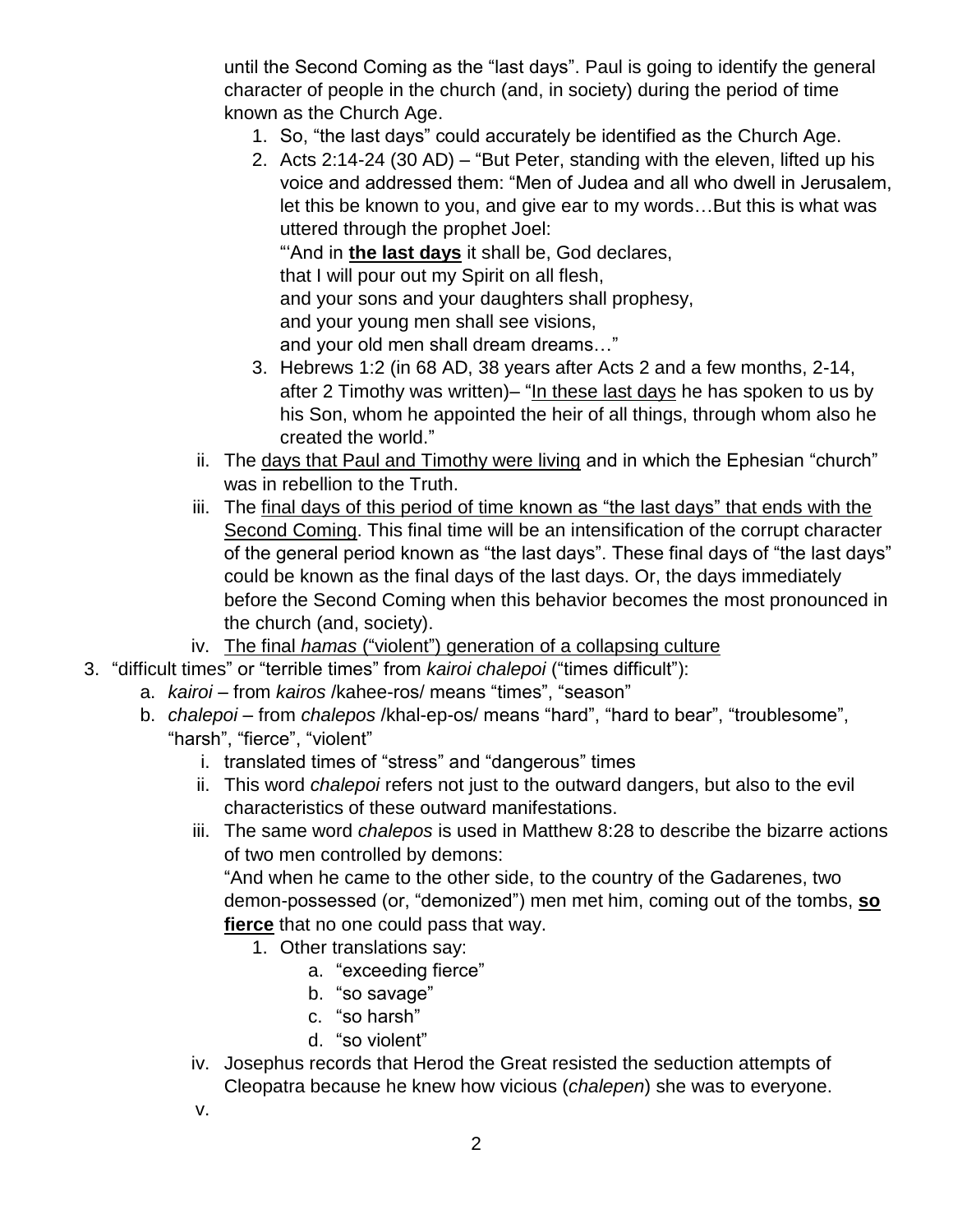- c. Together these two Greek words (*kairoi chalepoi*) would mean:
	- i. "a season exceedingly fierce"
	- ii. "a savage season"
	- iii. "a time of violence"
	- iv. "a period of time that is hard to bear"

### 3:2 – "**For people will be lovers of self, lovers of money, proud, arrogant, abusive, disobedient to their parents, ungrateful, unholy**,"

|                     | 1510 [e]<br>esontai<br>2 έσονται<br>Will be<br>V-FIM-3P                                                      | 1063 [e]<br>gar<br>γὰρ<br>for<br>Conj | 3588 [e]<br>hoi<br>$\mathbf{o}^{\mathbf{t}}$<br>Art-NMP | 444 [e]<br>men<br>N-NMP | anthrōpoi                                   | 5367 [e]<br>philautoi<br>Adj-NMP | άνθρωποι φίλαυτοι, φιλάργυροι, άλαζόνες,<br>lovers of self | 5366 [e]<br>Adj-NMP | philargyroi<br>lovers of money                 |          |                                                                                                            | 213 [e]<br>alazones<br>boastful<br>N-NMP |  |
|---------------------|--------------------------------------------------------------------------------------------------------------|---------------------------------------|---------------------------------------------------------|-------------------------|---------------------------------------------|----------------------------------|------------------------------------------------------------|---------------------|------------------------------------------------|----------|------------------------------------------------------------------------------------------------------------|------------------------------------------|--|
|                     | 5244 [e]<br>hyperēphanoi<br>ύπερήφανοι, βλάσφημοι, γονεῦσιν ἀπειθεῖς, ἀχάριστοι, ἀνόσιοι<br>proud<br>Adj-NMP |                                       | 989 [e]<br>blasphēmoi<br>abusive<br>Adj-NMP             |                         | 1118 [e]<br>goneusin<br>to parents<br>N-DMP |                                  | 545 [e]<br>apeitheis<br>disobedient<br>Adj-NMP             |                     | 884 [e]<br>acharistoi<br>ungrateful<br>Adj-NMP |          |                                                                                                            | 462 [e]<br>anosioi<br>unholy<br>Adj-NMP  |  |
|                     | 3:3 - "heartless, unappeasable, slanderous, without self-control, brutal, not loving good,"                  |                                       |                                                         |                         |                                             |                                  |                                                            |                     |                                                |          |                                                                                                            |                                          |  |
|                     | 794 [e]<br>astorgoi                                                                                          | 786 [e]<br>aspondoi                   |                                                         |                         | 1228 [e]<br>diaboloi                        | 193 [e]<br>akrateis              |                                                            | 434 [e]             | anēmeroi                                       |          | 865 [e]                                                                                                    | aphilagathoi                             |  |
| unloving<br>Adj-NMP |                                                                                                              |                                       | implacable<br>Adj-NMP                                   |                         | slanderous<br>Adj-NMP                       |                                  | without self-control savage<br>Adj-NMP                     |                     | Adj-NMP                                        |          | 3 ἄστοργοι , ἄσπονδοι , διάβολοι , ἀκρατεῖς , ο ἀνήμεροι , ἀφιλάγαθοι ,<br>without love of good<br>Adj-NMP |                                          |  |
|                     | 3:4 – "treacherous, reckless, swollen with conceit, lovers of pleasure rather than lovers of                 |                                       |                                                         |                         |                                             |                                  |                                                            |                     |                                                |          |                                                                                                            |                                          |  |
|                     | God,"                                                                                                        |                                       |                                                         |                         |                                             |                                  |                                                            |                     |                                                |          |                                                                                                            |                                          |  |
|                     | 4273 [e]                                                                                                     | 4312 [e]                              |                                                         |                         | 5187 [e]                                    |                                  | 5369 [e]                                                   |                     | 3123 [e]                                       | 2228 [e] |                                                                                                            | 5377 [e]                                 |  |
|                     | prodotai                                                                                                     | propeteis                             |                                                         |                         | tetyphōmenoi                                |                                  | philēdonoi                                                 |                     | mallon                                         | ē        |                                                                                                            | philotheoi                               |  |
|                     | 4 προδόται, προπετεΐς, τετυφωμένοι, φιλήδονοι μᾶλλον ή                                                       |                                       |                                                         |                         |                                             |                                  |                                                            |                     |                                                |          |                                                                                                            | φιλόθεοι,                                |  |
|                     | treacherous                                                                                                  | reckless                              |                                                         |                         | puffed up                                   |                                  | lovers of pleasure rather                                  |                     |                                                | than     |                                                                                                            | lovers of God                            |  |

1. 3:2-4 provides a list of 19 vices, or faulty character traits, atttudes and behaviors.

V-RPM/P-NMP

- 2. This list includes lawlessness and amorality.
- 3. Notice the use of the Greek prefix "a-" in these Greek words in a series in verses 3:2-3 for 7 of 8 words in a sequence:

Adj-NMP

Adv

Conj

Adj-NMP

- a. Apeitheis "disobedient"
- b. Acharistoi "ungrateful"
- c. Anosioi "unholy"
- d. Astorgoi "unloving"

Adj-NMP

N-NMP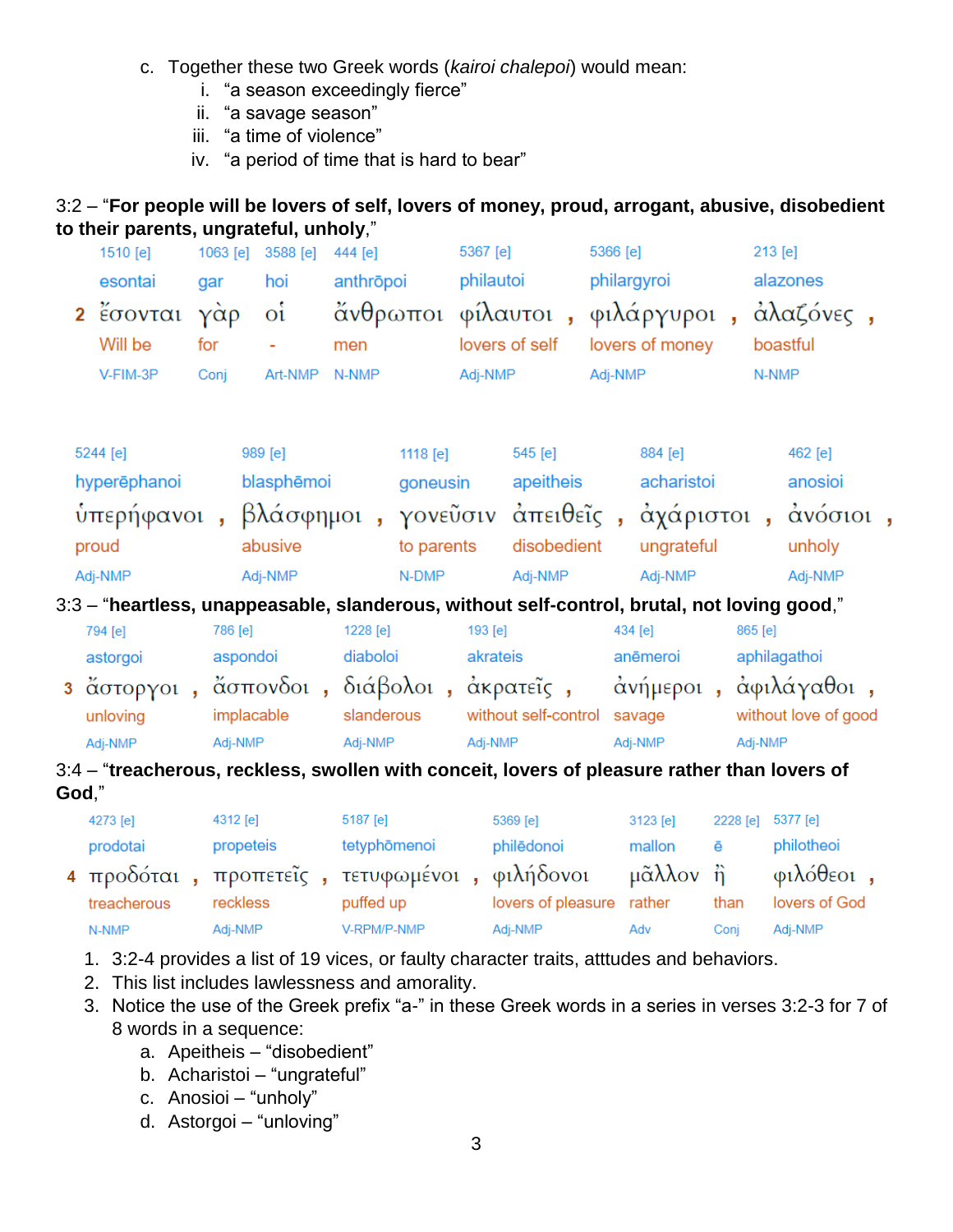- e. Aspondoi "implacable
- f. –
- g. Akrateis "without self-control"
- h. Anemeroi "savage"
- i. Aphilagathoi "without love of good"
- 4. The 19 character vices are:
	- a. "lovers of self" *philautoi*
		- i. Prefix *phil-* means "fond of"
		- ii. The list begins with identification of a people who are "fond of themselves", "lovers of themselves" which means they are consumed with self-centeredness.
		- iii. This begins the shift from reality which shoud begin with something like:
			- 1. "love of God" or
			- 2. personal responsibility or
			- 3. even self-respect
		- iv. Good character should not begin with "self-love" or "self-centerness", but with self-respect and personal responsibility
	- b. "lovers of money" *philargyroi*
		- i. "
		- ii. "love of money" naturally follows the first "self-love"
	- c. "boastful" *alazones*
		- i. This "boastful" rises from "self-love"
		- ii. This is an outward expression such as what the person says, their body language and how they behave (where the next word "proud" is an inward feeling)
		- iii. Self-love expressed through words
		- iv. This boasting overpasses the limits of truth, stressing the fact to magnify himself in his attempt to impress others.
	- d. "proud" *hyperephanoi*
		- i. "proud" refers to inward attitude and feelings
		- ii. Self-love expressed through thoughts
	- e. "abusive" *blasphemoi*
		- i. Abusive speec h
		- ii. Slanderer
	- f. "disobedient (to parents) *apeitheis* (*goneusin*)
		- i. Lack respect for parents (this will lead to continued demonstrations in life of lack of respect for other authorities: teachers, coaches, employers, police, government (military service will be an impossible task)
	- g. "unloving" *astorgoi* without family affection, without love of kindred, destitute of love toward those whom nature itself loves.
		- i. Animal-like in what should be natural family and community relationships.
		- ii. Instead of natural love and affection of a family, these people are like beasts.
		- iii. This word here denotes primarily and properly the love between parents and children.
		- iv. All of these characteristics together make it impossible for the basic God given institutions to function. All of these will fail:
			- 1. Personal responsibility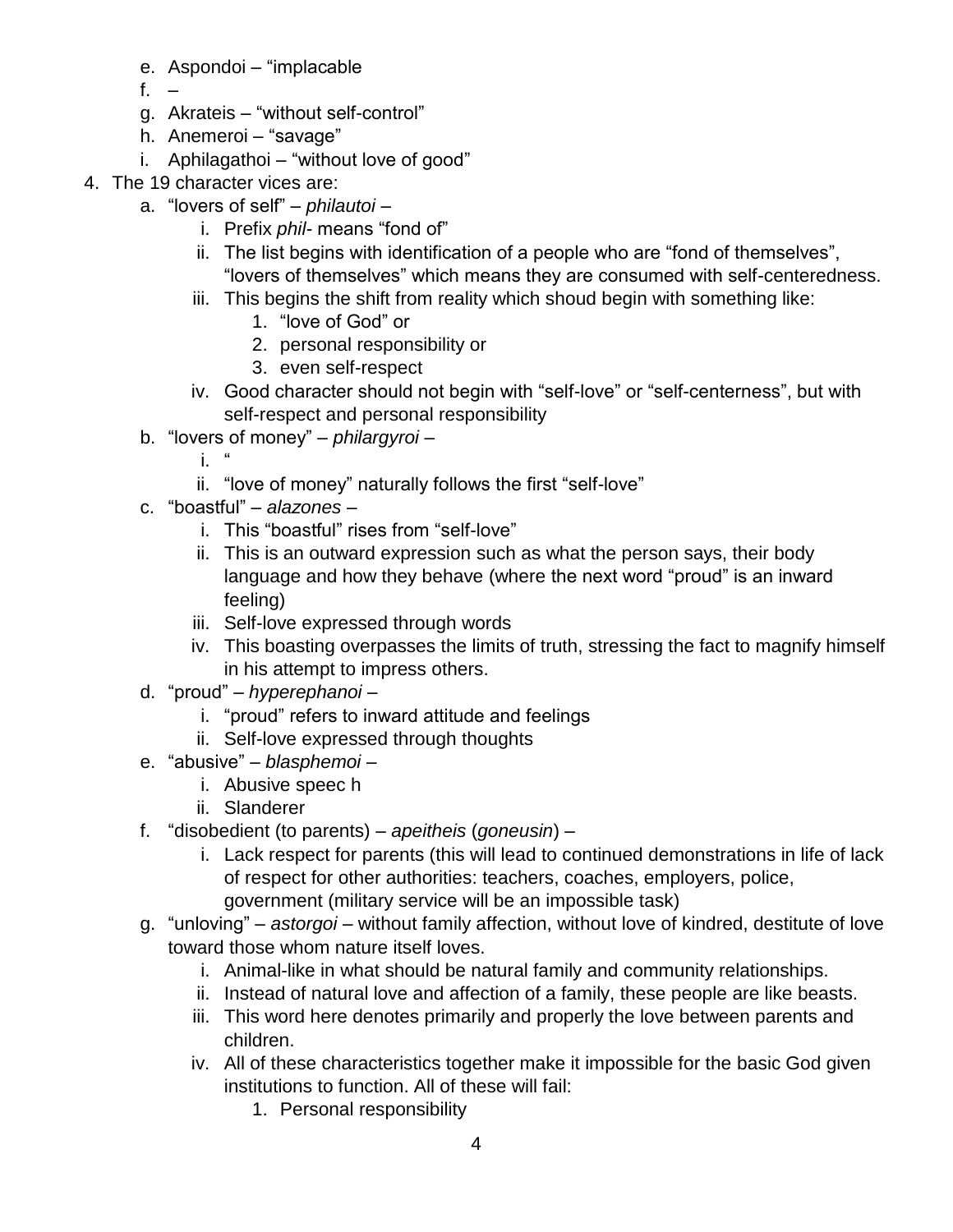- 2. Marriage
- 3. Family
- 4. Government
- 5. Nationalism
- h. "ungrateful" *acharistoi*
	- i. No gratitude for the benefits their parents or their culture has provided them
- i. "unholy" *anosioi*
	- i. Nothing can be held as sacred. Their parents, culture or religion cannot pass along anything that will be honored by these people.
	- ii. They are "unholy" or consider nothing sacred in the sense that they are offensive in their thoughts, talk and actions in regard to every thing decent in life.
- j. "implacable" *aspondoi*
	- i. "unforgiving", "irreconcilable"
	- ii. They resist all efforts of reconciliation.
	- iii. Hostility that allows no truce.
	- iv. A man who cannot come to terms with other people.
	- v. They thrive on holding grudges. They create an atmosphere where they always perceive themselves to be mistreated which justifies their unwillingness to be apologized to.
- k. "slanderous" *diaboloi*
	- i. They spread rumors instead of being reconciled with people seeking peace and mutal prosperity
	- ii. Those who promote quarrels in hope that they may gain from them. Example: threaten lawsuits or to file a complaint.
	- iii. 1 Timothy 3:11 translates this same word as "malicious talkers" or "slanderers" when describing the wife of an elder – "Their wives likewise must be dignified, not slanderers, but sober-minded, faithful in all things."
- l. "no self-control" *akrateis*
	- i. "without power", "without self-control"
	- ii. Since they do not have "self-control" they will become "savage"
- m. "savage" *anemeroi*
	- i. "brutal", "untamed", "uncivilized fear", "savage"
	- ii. they resort to violence. As if they are fierce untamed animals
	- iii. Result of the above "no self-control"
- n. "no love of good" *aphilagathoi*
	- i. They cannot love anything good. They do not have the capacity to appreciate "good" and "goodness
	- ii. "without laws for good", "haters of good"
	- iii. This is the opposite of what Paul says that an elder must be in Titus 1:8…an elder must be a "lover of good" along with being hospitable, self-controlled, upright, holy and disciplined.
- o. "treacherous" *prodotai* "traitor", "betrayer"
	- i. This word was used to identify a man who:
		- 1. was a traitor to his oath
		- 2. abandons another in danger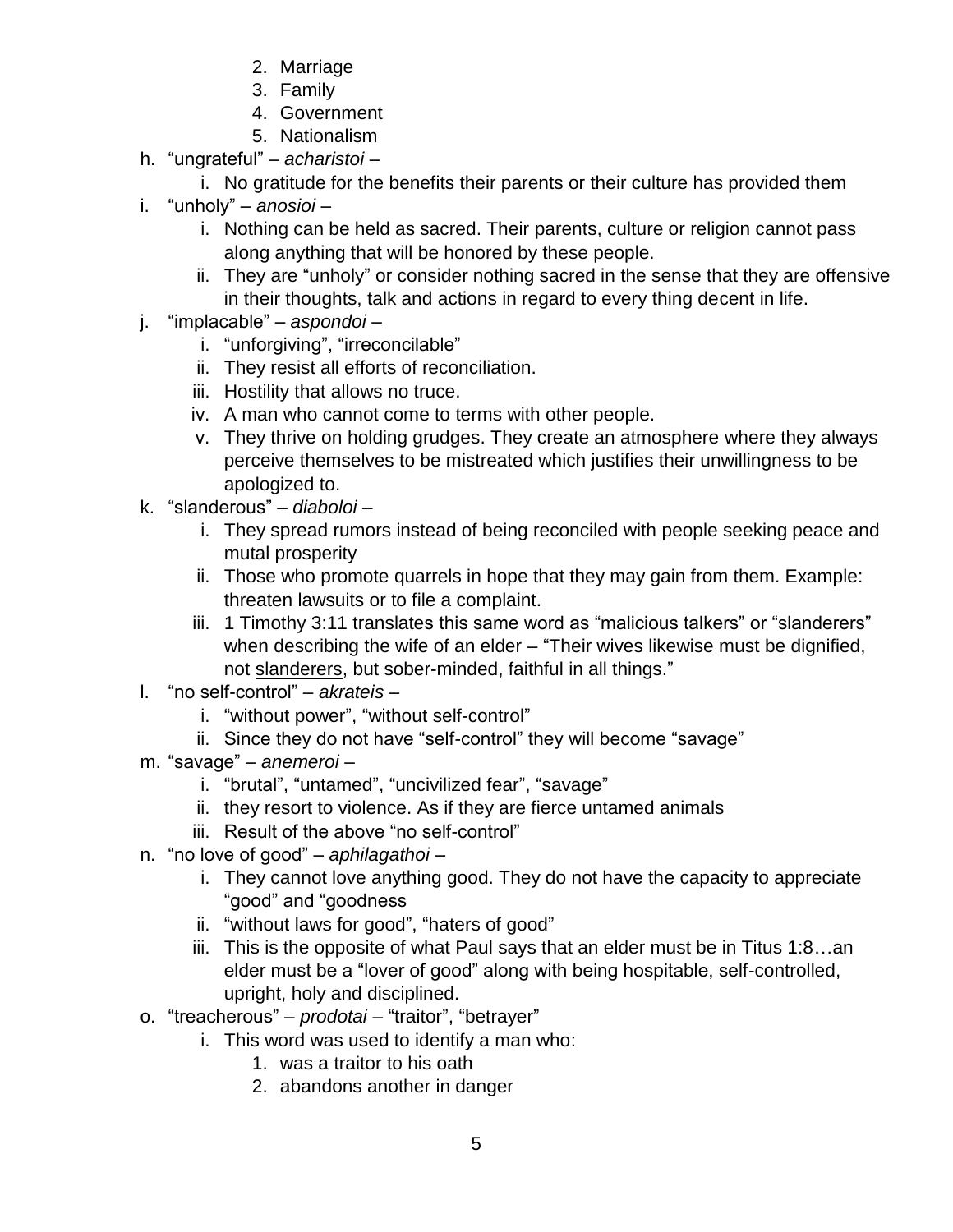- ii. This refers to turning on your allies or your friends. These people are incapable of staying united even with people just like them.
	- 1. This is why Jesus could describe Satan's house as divided in:
		- a. Mark 3:25, "if a house is divided against itself, that house will not be able to stand."
		- b. Matthew 12:25-26 "Every kingdom divided against itself is brought to desolation, and every city or house divided against itself will not stand. If Satan casts out Satan, he is divided against himself. How then will his kingdom stand?"
	- 2. Because, the works of the flesh (or, sin nature) are divisive as indentified in Galatians 5:19-21, "Now the works of the flesh are evident: …enmity, strife, jealousy, fits of anger, rivalries, dissensions, divisions, envy…and things like these. I warn you, as I warned you before, that those who do such things will not inherit the kingdom of God."
- iii. Treachery is motivated by the original characteristic on this list: self-love
- iv. All these characteristics Paul is describing are among the people in the church of Ephesus, and notably, among the false teachers. It is worth suggesting that Paul may have been betrayed to the Roman authorities by one of these false teachers who was being treacherous.
- p. "reckless" *propeteis*
	- i. "rash", "hasty", "reckless", "impulsive", "hotheads"
	- ii. They act impulsively to get the results they want immediately without thinking about the consequences.
	- iii. These are people:
		- 1. who make themselves known by their violence,
		- 2. who wreck everything,
		- 3. who take wild chances
	- iv. They are reckless and foolhardy in their:
		- 1. Decisions
		- 2. Words
		- 3. Behaviors
	- v. One who falls before or ahead
- q. "puffed up" *tetyphomenoi*
	- i. "conceited", "swollen with self-importance", "to fill with smoke"
	- ii. Their self-love, pride, arrogance blinds them to true value and what is good.
	- iii. This is a character trait Paul warned of:
		- 1. as being a problem for a new believer in 1 Timothy 3:6, "He must not be a recent convert, or he may become puffed up with conceit and fall into the condemnation of the devil."
		- 2. As being the driving force behind the false teacher's motive in 1 Timothy 6:3-4, "If anyone teaches a different doctrine and does not agree with the sound words of our Lord Jesus Christ and the teaching that accords with godliness, he is puffed up with conceit and understands nothing."
- r. "lovers of pleasure" *philedonoi*
	- i. Refers to sensual pleasures
- s. not "lovers of God" *philotheoi* (*mallon e philotheoi*, "rather than lovers of God") –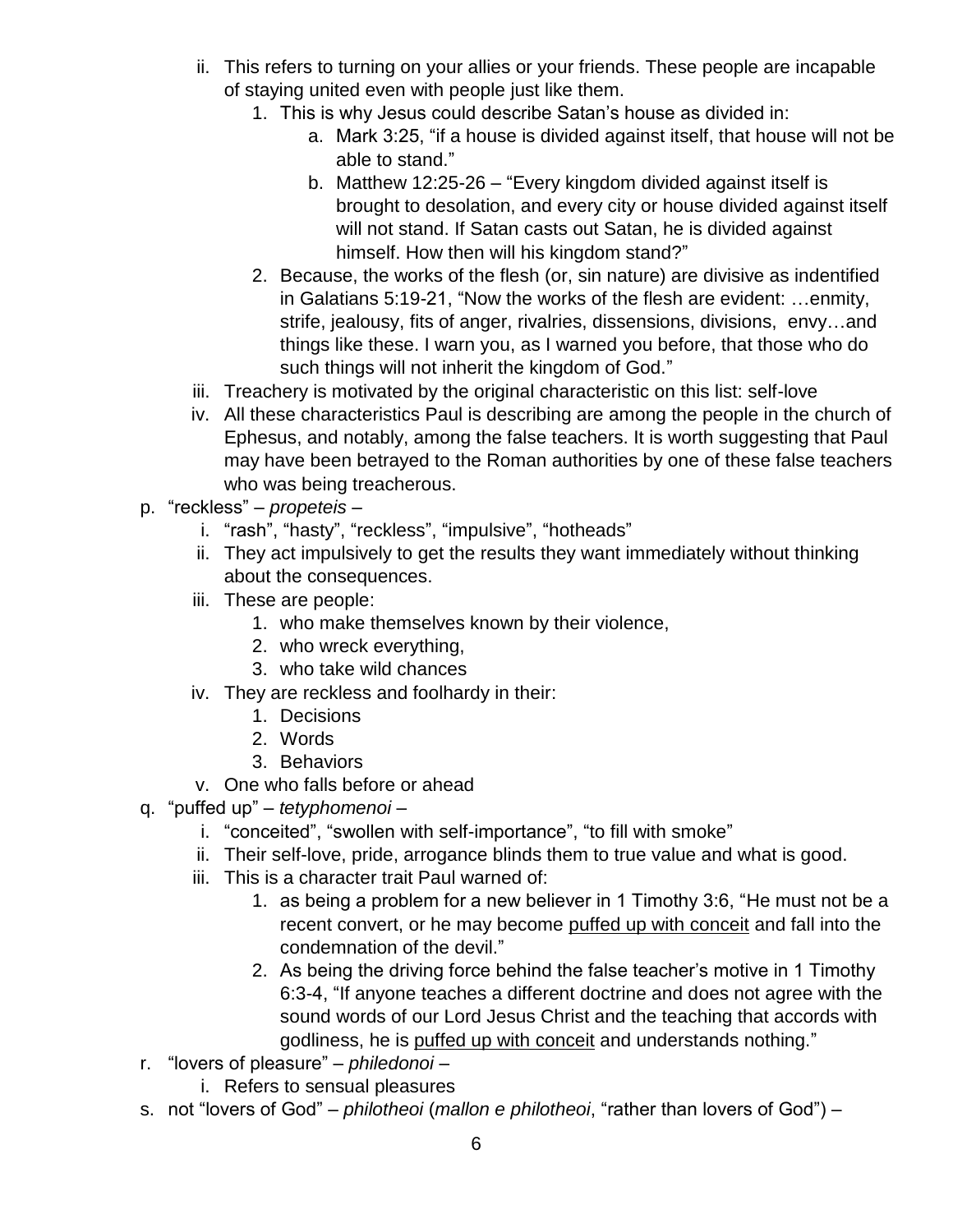- i. When life gives them a choice they will ultimately chose to serve themselves rather than God. So, they will serve themselves with pleasure (as listed above)
- ii. They are lovers of themselves, and not lovers of God
- iii. For these people to become "teachers" (false teachers) in the church of Ephesus they would have to substitute holiness and service to God for materialism ("lovers of money") and pleasure ("lovers of pleasure").

### 3:5 – "**having the appearance of godliness, but denying its power. Avoid such people**."

| 2192 [e]        | 3446 [e]  | 2150 [e]       |              | 3588 [e] 1161 [e] 1411 [e] |                 | 846 [e] | 720 [e]                                                                 | 2532 [e] 3778 [e] |          |
|-----------------|-----------|----------------|--------------|----------------------------|-----------------|---------|-------------------------------------------------------------------------|-------------------|----------|
| echontes        | morphōsin | eusebeias      | tēn de       |                            | dynamin         | autēs   | ērnēmenoi                                                               | kai               | toutous  |
|                 |           |                |              |                            |                 |         | 5 έχοντες μόρφωσιν εὐσεβείας τὴν δὲ δύναμιν αὐτῆς ἠρνημένοι καὶ τούτους |                   |          |
| having          | a form    | of godliness - |              | but                        | the power of it |         | denving                                                                 | And               | these    |
| V-PPA-NMP N-AFS |           | N-GFS          | Art-AFS Coni |                            | N-AFS           |         | PPro-GF3S V-RPM/P-NMP                                                   | Coni              | DPro-AMP |

665 [e] apotrepou άποτρέπου.

#### turn away from

#### V-PMM-2S

- 1. "form" or appearance" *morphosin* "shaping", bringing into shape", "embodiment", "outline", "outward form", "resemblance"
	- a. The false teachers give the appearance of "godliness, but the actual essence of godliness is missing.
- 2. "godliness" *eusebeias* "reverence of God", "godliness"
	- a. The so called "godliness" of false teachers appears as:
		- i. Meaningless religious talk and confident proclamations by self-proclaimed teachers who do not know what they are talking about as described in 1 Timothy 1:6-7, "Some have departed from these and have turned to meaningless talk. They want to be teachers of the law, but they do not know what they are talking about or what they so confidently affirm."
		- ii. Asceticism they deny to participate certain natural practices such as food, drink, marriage, sex, social life, etc. Thinking abstinence is a demonstration of their spirituality as in 1 Timothy 4:3, "They forbid people to marry and order them to abstain from certain foods, which God created to be received with thanksgiving by those who believe and who know the truth."
- 3. The point is the truth will lead to maturity.
	- a. The Word will sanctify believers.
	- b. Truth will renew the mind which leads to transformation and growth into the image of Christ.
	- c. Since the false teachers do not have Truth of God's Word they cannot be transformed by the power of God.